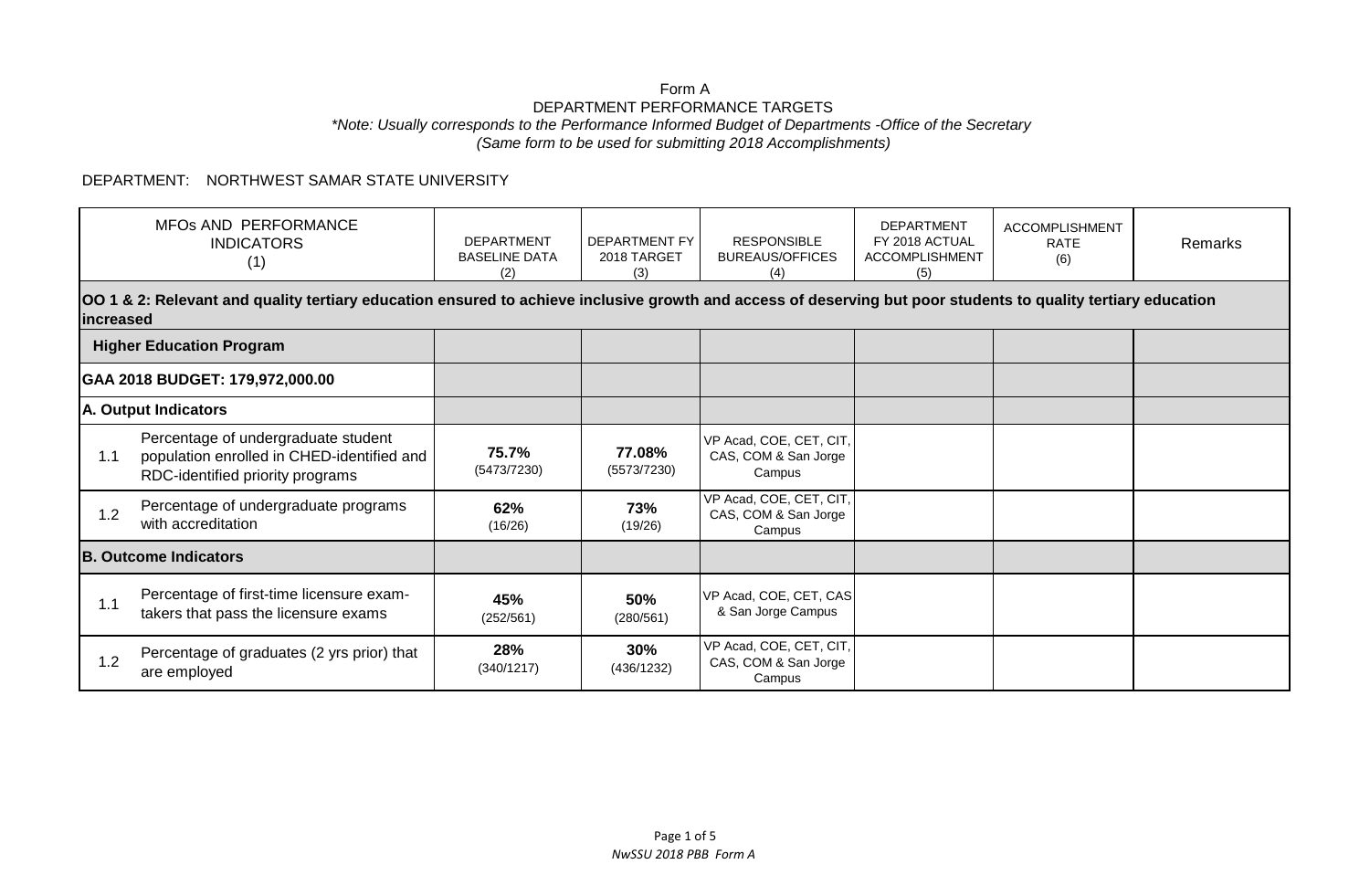|                                   | MFOs AND PERFORMANCE<br><b>INDICATORS</b><br>(1)                                                                                                                           | <b>DEPARTMENT</b><br><b>BASELINE DATA</b><br>(2) | DEPARTMENT FY<br>2018 TARGET<br>(3) | <b>RESPONSIBLE</b><br><b>BUREAUS/OFFICES</b><br>(4) | <b>DEPARTMENT</b><br>FY 2018 ACTUAL<br><b>ACCOMPLISHMENT</b><br>(5) | <b>ACCOMPLISHMENT</b><br><b>RATE</b><br>(6) | Remarks |
|-----------------------------------|----------------------------------------------------------------------------------------------------------------------------------------------------------------------------|--------------------------------------------------|-------------------------------------|-----------------------------------------------------|---------------------------------------------------------------------|---------------------------------------------|---------|
|                                   | OO 3: Higher education research improved to promote economic productivity and innovation                                                                                   |                                                  |                                     |                                                     |                                                                     |                                             |         |
| <b>Advanced Education Program</b> |                                                                                                                                                                            |                                                  |                                     |                                                     |                                                                     |                                             |         |
|                                   | GAA 2018 BUDGET: 256,000.00                                                                                                                                                |                                                  |                                     |                                                     |                                                                     |                                             |         |
|                                   | <b>A. Output Indicators</b>                                                                                                                                                |                                                  |                                     |                                                     |                                                                     |                                             |         |
| 2.1a                              | Percentage of graduate students enrolled<br>in research degree programs                                                                                                    | 100%<br>(503/503)                                | 100%<br>(513/513)                   | VP Acad., COE, CET,<br>CIT, CAS, COM                |                                                                     |                                             |         |
| 2.2a                              | Percentage of accredited graduate<br>programs                                                                                                                              | 50%<br>(4/8)                                     | 50%<br>(5/10)                       | VP Acad., COE, CET,<br>CIT, CAS, COM                |                                                                     |                                             |         |
| <b>B. Outcome Indicators</b>      |                                                                                                                                                                            |                                                  |                                     |                                                     |                                                                     |                                             |         |
|                                   | 1. Percentage of graduate school faculty<br>engaged in research work applied in any of<br>the following:<br>a) pursuing advanced research degree<br>programs (Ph.D.) or    |                                                  |                                     |                                                     |                                                                     |                                             |         |
| 2.1 <sub>b</sub>                  | $(b)$ actively pursuing with the last three(3) years<br>(investigative research, basic and applied<br>scientific research, policy research, social<br>science research) or | $\mathbf 0$                                      | (5/25)                              | VP Acad., COE, CET,<br>CIT, CAS, COM                |                                                                     |                                             |         |
|                                   | c) producing technologies for commrcialization<br>or livelihood improvement or<br>d) whose research work resulted in an<br>extension program                               |                                                  |                                     |                                                     |                                                                     |                                             |         |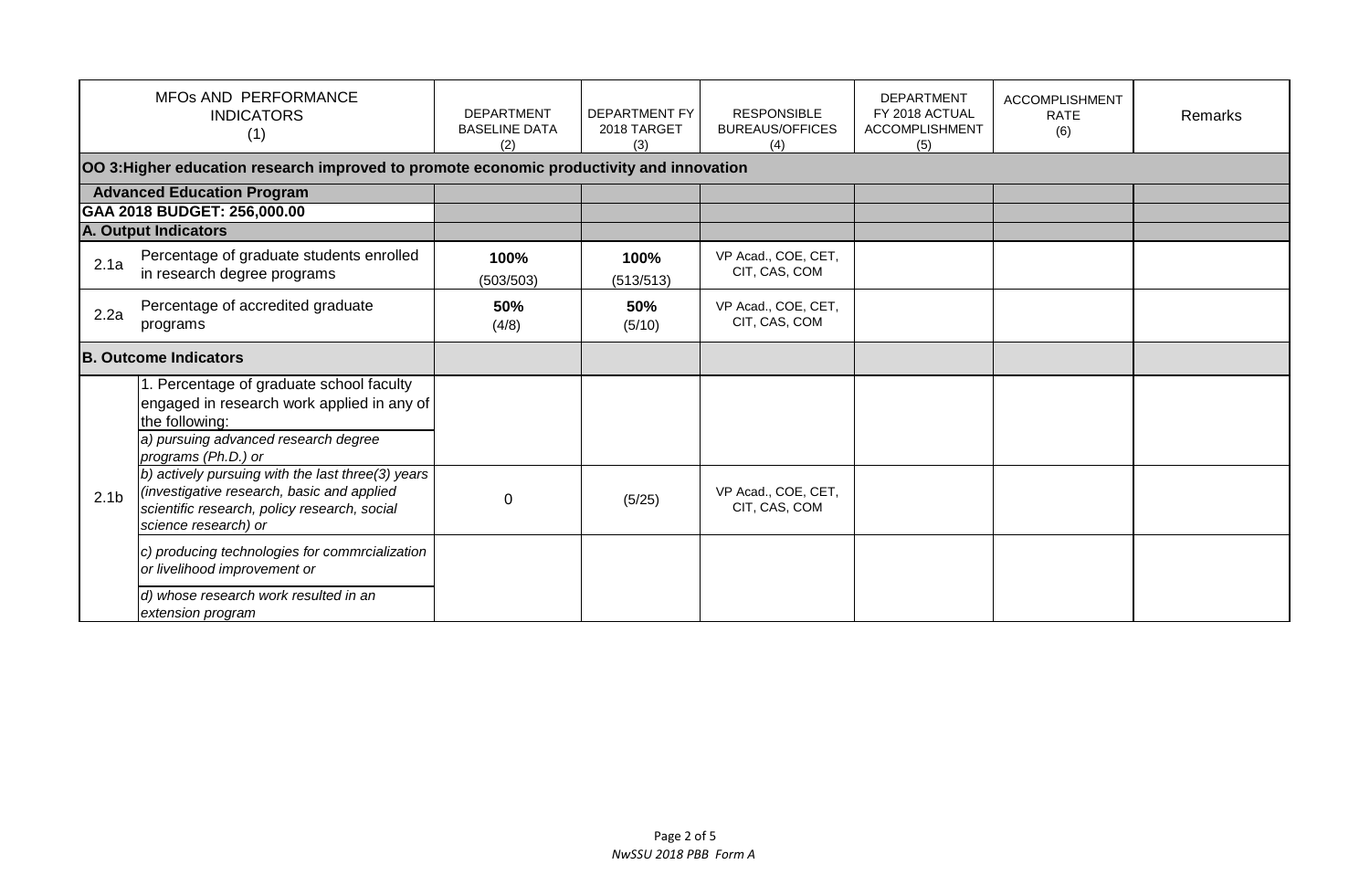| MFOs AND PERFORMANCE<br><b>INDICATORS</b><br>(1) |                                                                                                                       | <b>DEPARTMENT</b><br><b>BASELINE DATA</b><br>(2) | <b>DEPARTMENT FY</b><br>2018 TARGET<br>(3) | <b>RESPONSIBLE</b><br><b>BUREAUS/OFFICES</b><br>(4) | <b>DEPARTMENT</b><br>FY 2018 ACTUAL<br><b>ACCOMPLISHMENT</b><br>(5) | <b>ACCOMPLISHMENT</b><br><b>RATE</b><br>(6) | Remarks |
|--------------------------------------------------|-----------------------------------------------------------------------------------------------------------------------|--------------------------------------------------|--------------------------------------------|-----------------------------------------------------|---------------------------------------------------------------------|---------------------------------------------|---------|
|                                                  | <b>Research Services</b>                                                                                              |                                                  |                                            |                                                     |                                                                     |                                             |         |
|                                                  | GAA 2018 BUDGET: 807,000.00                                                                                           |                                                  |                                            |                                                     |                                                                     |                                             |         |
| A. Output Indicators                             |                                                                                                                       |                                                  |                                            |                                                     |                                                                     |                                             |         |
| 3.1a                                             | Number of research outputs completed<br>within the year                                                               | 10                                               | 11                                         | Research Division, COE,                             |                                                                     |                                             |         |
|                                                  | Percentage of research outputs published<br>in internationally-refereed or CHED<br>recognized journal within the year | 3%                                               | 7%                                         | CET, CIT, CAS, COM &<br>San Jorge Campus            |                                                                     |                                             |         |
| 3.2a                                             |                                                                                                                       | (1/30)                                           | (2/30)                                     |                                                     |                                                                     |                                             |         |
| <b>B. Outcome Indicators</b>                     |                                                                                                                       |                                                  |                                            |                                                     |                                                                     |                                             |         |
| 3.3a                                             | Number of research outputs in the last<br>three years utilized by the industry or by<br>other beneficiaries           | 0/30                                             | $1/30$                                     |                                                     |                                                                     |                                             |         |
|                                                  | OO 4: Community engagement increased                                                                                  |                                                  |                                            |                                                     |                                                                     |                                             |         |
|                                                  | <b>Extension Services</b><br>GAA 2018 BUDGET: 4,047,000.00                                                            |                                                  |                                            |                                                     |                                                                     |                                             |         |
|                                                  | A. Output Indicators                                                                                                  |                                                  |                                            |                                                     |                                                                     |                                             |         |
| 4.1a                                             | Number of trainees weighted by the length<br>of training                                                              | 2,845                                            | 2,860                                      | Extension Division, COE,                            |                                                                     |                                             |         |
| 4.2a                                             | Number of extension programs organized<br>and supported consistent with the SUC's<br>mandated and priority programs   | 11                                               | 12                                         | CET, CIT, CAS, COM &<br>San Jorge Campus            |                                                                     |                                             |         |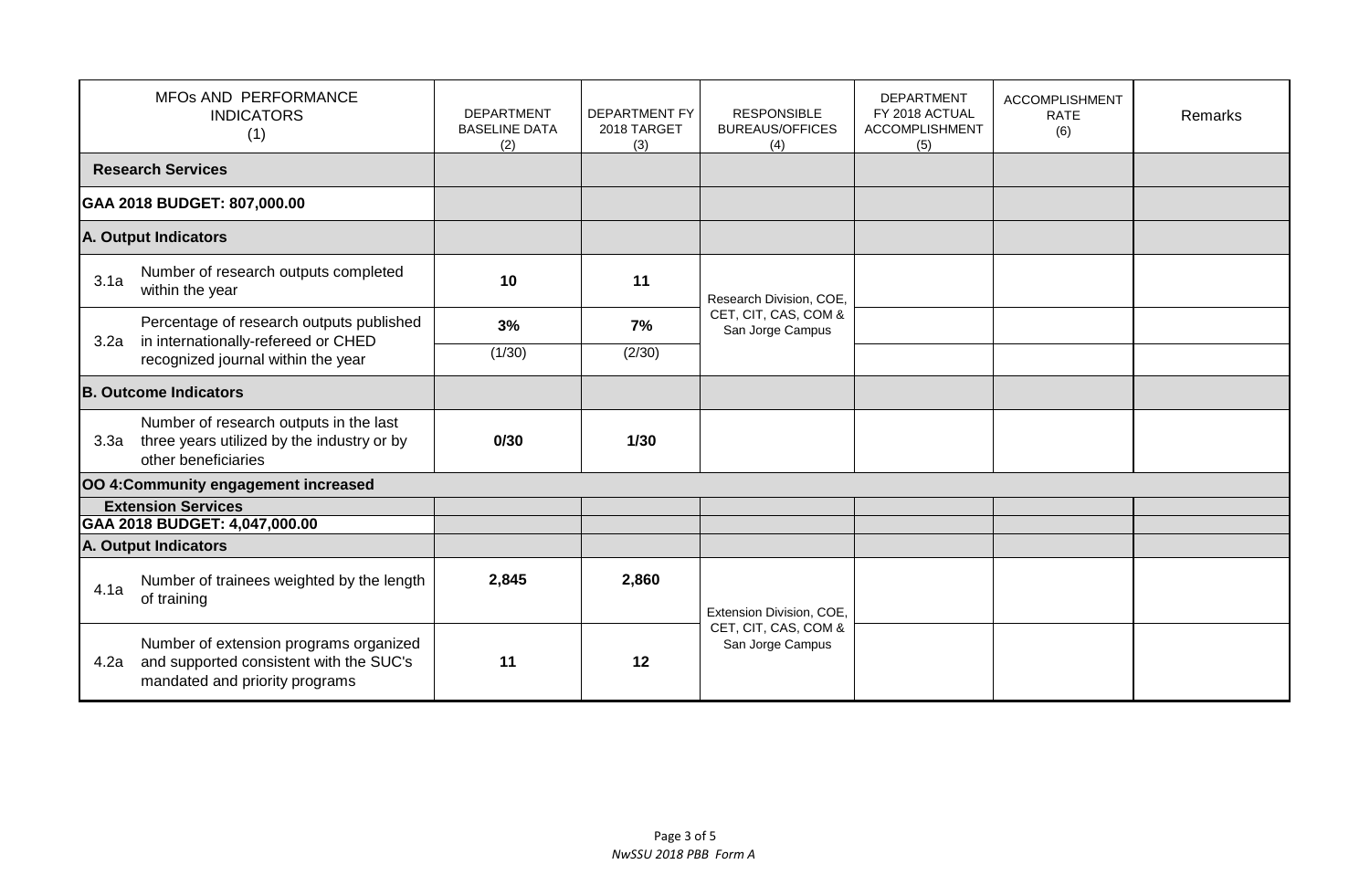|                                                       | MFOs AND PERFORMANCE<br><b>INDICATORS</b><br>(1)                                                                                                                                                     | <b>DEPARTMENT</b><br><b>BASELINE DATA</b><br>(2) | <b>DEPARTMENT FY</b><br>2018 TARGET<br>(3) | <b>RESPONSIBLE</b><br><b>BUREAUS/OFFICES</b><br>(4)                  | <b>DEPARTMENT</b><br>FY 2018 ACTUAL<br><b>ACCOMPLISHMENT</b><br>(5) | <b>ACCOMPLISHMENT</b><br><b>RATE</b><br>(6) | Remarks |
|-------------------------------------------------------|------------------------------------------------------------------------------------------------------------------------------------------------------------------------------------------------------|--------------------------------------------------|--------------------------------------------|----------------------------------------------------------------------|---------------------------------------------------------------------|---------------------------------------------|---------|
| 4.3a                                                  | 3. Percentage of beneficiaries who rate the<br>training course/s as satisfactory or higher<br>in terms of quality and relevance                                                                      | 100%<br>(2451/2451)                              | 100%<br>(2,860/2,860)                      | Extension Division, COE,<br>CET, CIT, CAS, COM &<br>San Jorge Campus |                                                                     |                                             |         |
| B.                                                    | . Outcome Indicators                                                                                                                                                                                 |                                                  |                                            |                                                                      |                                                                     |                                             |         |
| 4.1 <sub>b</sub>                                      | Number of active partnerships with LGUs,<br>industries, NGOs, NGAs, SMEs, and other<br>stakeholders as a result of extension<br>activities.                                                          | 12                                               | 14                                         | Extension Division, COE,<br>CET, CIT, CAS, COM &<br>San Jorge Campus |                                                                     |                                             |         |
|                                                       | <b>B. Support to Operations (STO)</b>                                                                                                                                                                |                                                  |                                            |                                                                      |                                                                     |                                             |         |
|                                                       | GAA 2018 BUDGET: 71,061,000.00                                                                                                                                                                       |                                                  |                                            |                                                                      |                                                                     |                                             |         |
| B.1                                                   | ISO Certifification of Quality Management<br>System of NwSSU                                                                                                                                         |                                                  | <b>Certifification of</b><br>ISO 9001-2015 | SAS, Administrative<br>Affairs and Academic<br>Affairs               |                                                                     |                                             |         |
| B.2                                                   | Percentage of students and personnel who<br>rate of non-academic related services (e.g.<br>library services. Medical/dental services,<br>guidance services, ICT services, etc.) as<br>good or better |                                                  | 97%<br>(3201/3300)                         | SAS, Administrative<br>Affairs San Jorge<br>Campus                   |                                                                     |                                             |         |
| C. General Administration and Support Services (GASS) |                                                                                                                                                                                                      |                                                  |                                            |                                                                      |                                                                     |                                             |         |
|                                                       | GAA 2018 BUDGET: 33,213,000.00                                                                                                                                                                       |                                                  |                                            |                                                                      |                                                                     |                                             |         |
| C.1                                                   | a.) Obligation BUR or Ratio of total                                                                                                                                                                 |                                                  | 90%                                        | <b>Administrative Affairs</b><br>Main Campus and<br>San Jorge Campus |                                                                     |                                             |         |
|                                                       | obligations to total releases<br>b.) Disburstments BUR or Ratio of total                                                                                                                             |                                                  | 90%                                        |                                                                      |                                                                     |                                             |         |
|                                                       | disbursment to toal obligation                                                                                                                                                                       |                                                  |                                            |                                                                      |                                                                     |                                             |         |
| C.2                                                   | a.) Submission of Budget and Finanacial<br><b>Accountability Reports</b>                                                                                                                             |                                                  | 100%                                       |                                                                      |                                                                     |                                             |         |